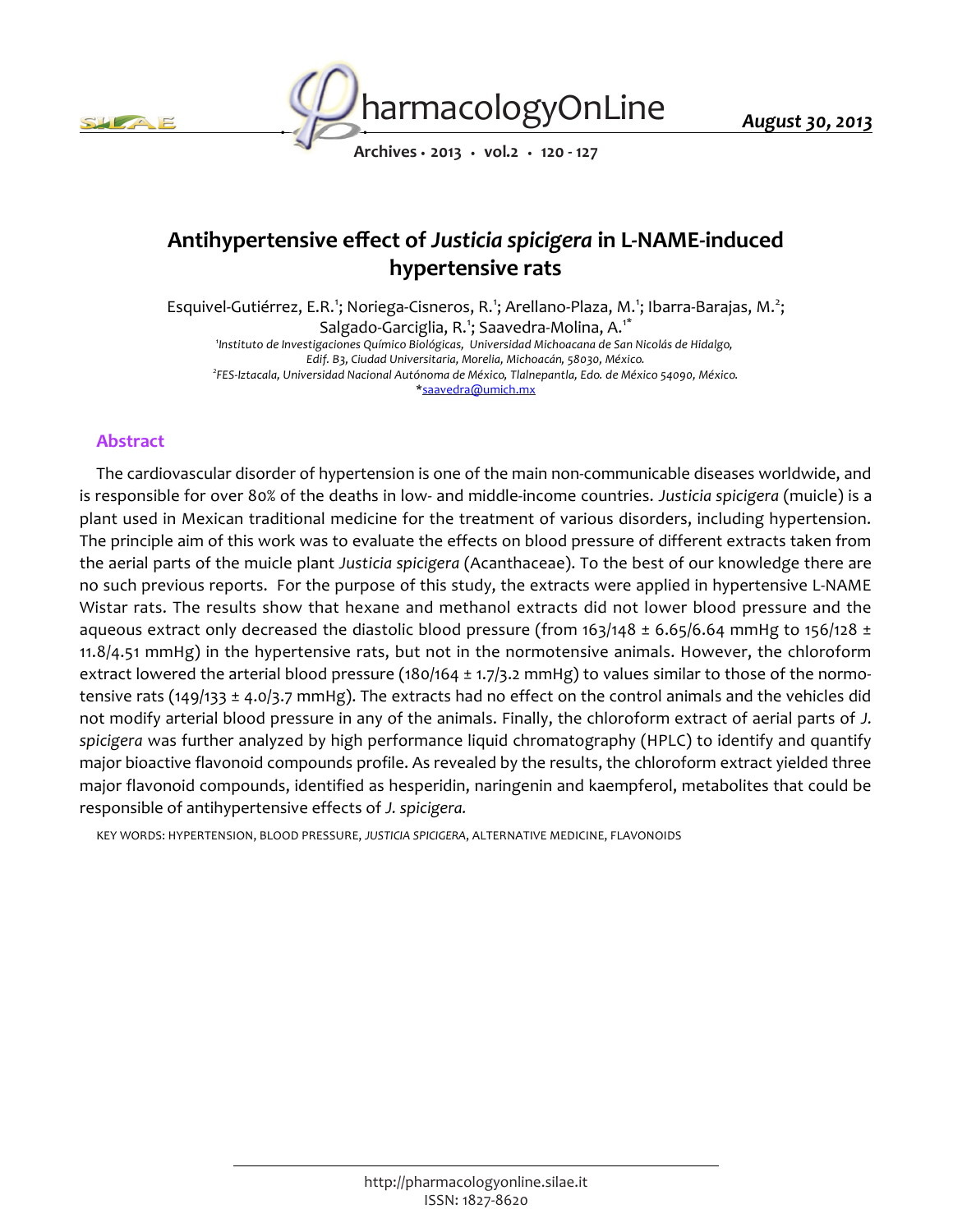# *Introduction*

*High blood pressure, also called hypertension, is a condition that afflicts almost 1 billion people worldwide, and is a leading cause of morbidity and mortality28,30. It also represents a major risk factor for developing other diseases such as endothelial dysfunction, metabolic syndrome, diabetes, congestive heart failure, coronary artery disease, stroke and renal dysfunction<sup>29</sup>. In fact, in México 30.8% of individuals that are 20 years of age have hypertension; in other words, 17 million adults. More than both 50% of men and 60% of women over 60 years of age have hypertension and epidemiological studies have demonstrated that cardiovascular diseases are the principal cause of death in almost all countries, including Mexico (Norma Oficial Mexicana NOM-030-SSA2-2009, 2012)<sup>14</sup>. Modern hypertension treatment is costly for many people in developing countries, and such medical expenses represent an additional burden<sup>20</sup>. This population often relies on the alternative therapy of medicinal plants for the treatment of various disorders.*

*Hypertension treatment has been shown to prevent cardiovascular diseases, extending and enhancing life, but its inadequate management is widespread<sup>30</sup>. The World Health Organization estimates that more than 80% of people use traditional medicine, mainly plants, to treat the primary diseases, and about 85% of traditional medicine involves the use of plant extracts<sup>31</sup>. In Mexico, it is a common practice in the indigenous communities and correlates with the diversity of plants and the ethno-medical knowledge of the Mesoamericans. Notwithstanding, on a worldwide level, chemical validation of the pharmacological effects on biomedical practices has only been carried out in approximately 5% of the vegetable species<sup>13</sup> .*

*Muicle (Justicia spicigera), or Mexican honeysuckle, is a medicinal plant that belongs to the Acanthaceae family and is used in Mexican traditional medicine for the treatment of various disorders, including hypertension. This family comprises Justicia, an important genus in medicine that has species with significant biological activity such as J.* 

*secunda Vahl, J. procumbens Linn, J. pectoralis Jacq, J. simplex Vahl, and J. insularis. All of these species synthesize types of cytotoxic molecules, justicidine A and B have anti-leukemic and analgesic activity and prostadiladine A, B and C produce antidepressive action12,17,18. Muicle is a native Mexican plant that is used as a blood tonic, a stimulant and as antidysentery, anti-inflammatory, and antispasmodic agents. It also provides relief in menstrual disorders, anemia, nervousness, insomnia, bronchitis, intestinal disorders that include nausea, diarrhea and vomiting, and it is used to treat cancer and kidney infections. The aerial parts of Justicia spicigera are used in Mexican traditional medicine1,24 .*

*Justicia spicigera appears to have a broad range of molecules that modify cell function and some studies have reported on its antioxidant activity, total phenolic content, and total flavonoid content in the stem, leaves and flowers. Two types of extracts have been used; aqueous extract and methanol, and the results suggest that muicle is a rich source of antioxidants, which lends support to its use as an anti-inflammatory agent against various free radical–related disorders<sup>26</sup> .*

*Therefore, we studied the acute effects of muicle extracts on blood pressure in L-NAME hypertensive rats. Accordingly, we were able to address whether or not the extracts (hexane, chloroform, methanol or aqueous extract) had an effect on blood pressure. The metabolites that could be responsible of antihypertensive effects of J. spicigera as well were studied.*

# *Material and Methods*

#### *Animals*

*We divided male Wistar rats (200-250g) into 12 groups of 3-5 rats each. 1 Control, 2 Control + Vehicle (DMSO 0.5%), 3 Control + Hexane extract, 4 Control + Chloroform extract, 5 Control + Methanol extract, 6 Control + Aqueous extract, 7 L-NAME, 8 L-NAME + Vehicle, 9 L-NAME + Hexane extract, 10 L-NAME + Chloroform extract, 11 L-NAME + Methanol extract and 12 L-NAME + Aqueous extract. All of*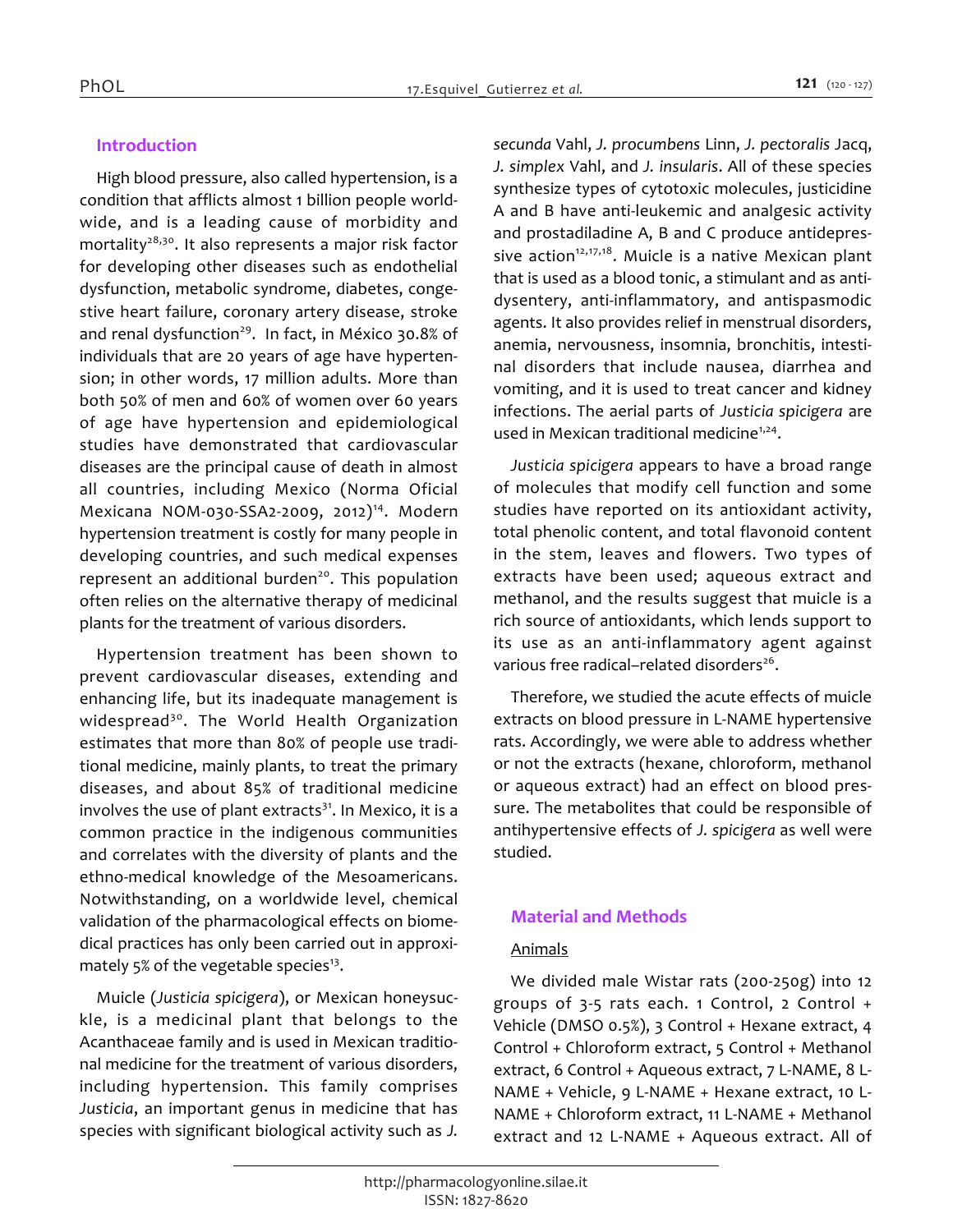*them had free access to tap water and food.*

### *L-NAME rats*

*Male Wistar rats were used and maintained under standard laboratory conditions with free access to food and water. All animal procedures were conducted in accordance with the Mexican Federal Regulations for Animal Experimentation and Care (SAGARPA, NOM-062-ZOO-1999, México) and were approved by the Institutional Committee of the Universidad Michoacana de San Nicolás de Hidalgo, for the Use and Care of Animals.*

*Experimental hypertension was induced by chronic administration of N-nitro-L-arginine methyl ester (L-NAME) in the drinking water (75 mg/kg/day) over a period of 18 days. All the extracts were administrated by orally through oropharyngeal probe using a single dose (150 mg/kg/w) and the blood pressure was measured 3 h after. Blood pressure was measured by tail cuff plethysmography using an LE 5007 automatic blood pressure recorder (Letica, PanLab, Barcelona Spain).*

#### *Plant material and extraction*

*Justicia spicigera aerial parts were collected in October 2009 in El Letrero, Michoacán, México. Voucher specimen (No. HFB11JS) has been deposited in the Herbarium of the Biology Faculty, Universidad Michoacana de San Nicolás de Hidalgo, Morelia, Michoacán, México. Briefly, the dried plant material was pulverized and extracts were prepared by successive maceration with hexane, chloroform, methanol and aqueous extract (5 days at room temperature), adding 10 mL of solvent per 1 g of plant material. After filtration, the extracts were evaporated to dryness in rotary evaporator with reduced pressure at 40°C and dissolved in DMSO (0.5%) to a final concentration of 150 mg/mL. The extracts were stored at 4°C until use. Table 1 shows yield quantities of different treatments.*

## *HPLC analysis*

*An aliquot (1 mL) of chloroform extract was filtered through a small column of C18 silica (55-105 mm, 0.50 g) and the column eluted with 9 mL of*  *methanol. The volume of the eluent was completed to 10 mL to obtain a concentration of 1 mg/mL, 20 µL of this solution was injected to HPLC analysis.*

*The analysis was achieved by RP-HPLC (Agilent Technologies Model 1200) (Palo Alto, CA, USA) apparatus equipped with an autosampler G1329C, a pump G1312A, a diode array detector G1315B and an analytical C18 column Zorbax Eclipse XDB (150 X 4.6 mm, 5 µm i.d.), at constant temperature (25°C) and at 1 mL/min flow rate. The mobile phase consisted of methanol/acetonitrile/water (40:15:45) (v/v) with acetic acid 1% under isocratic conditions. The chromatograms were recorded at 282 nm to hesperidin, quercetin and naringenin<sup>25</sup> and at 368 nm to kaempferol<sup>34</sup> .*

*The standards of hesperidin, kaempferol, naringenin and quercetin were purchased from Sigma-Aldrich (Toluca, México). All HPLC grade solvents were purchased from Merck (México City, México). The calibration curves were constructed for each flavonoid in the range of sample quantity 0.01 – 10 µg.*

## *Statistical analysis*

*Statistical analysis and graphs were made using the software Graph Pad Prism 5.01 software (San Diego, California, USA). The results were arithmetic averages of individual values assigned to the standard error of the mean (m ± SE). Differences were considered to be statistically significant when p <0.05.*

## *Results and Discussion*

*L-NAME ingestion caused a large rise in the resting mean arterial pressure (MAP) (175 ± 5 mm Hg) and heart rate (HR) (440 ± 17 beats per minute) compared with the untreated control rats (resting MAP: 112 ± 2 mm Hg and HR: 345 ± 8 beats per minute) when the dose was high (100mg/kg/day)<sup>7</sup> . Tail-cuff pressure rose progressively in the L-NAME rats (60-70 mg-100 ml-1), reaching 168 ± 7 mmHg by treatment day 30, compared with 108 ± 5 mmHg in the untreated controls (p<0.05)<sup>19</sup>. The hypertension*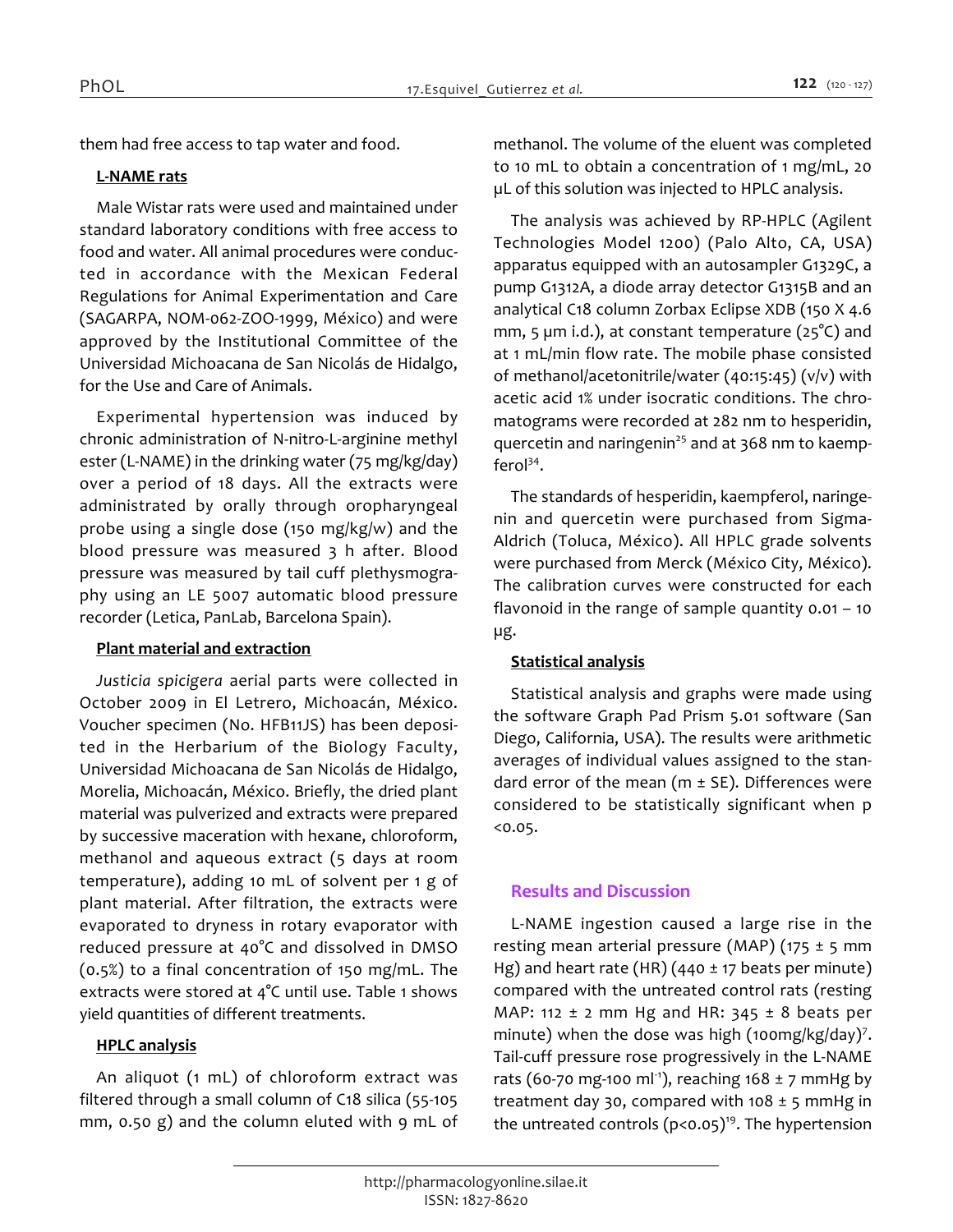*model of chronic L-NAME administration is characterized by endothelial dysfunction, thereby causing vasoconstriction<sup>4</sup> . It also affects the glomerular filtration rate3,4 and activation of the renin angiotensin system<sup>23</sup>, which are features that are also described in primary hypertension in humans. Furthermore, this model is characterized by the development of cardiac hypertrophy and renal damage. In the present study using a single dose (150 mg/kg/w), we evaluated the antihypertensive effect of Justicia spicigera (muicle) in a rat model of hypertension, L-NAME rats. There are no studies about the toxicity of muicle, even though, the limited dose generally accepted is 1000 mg/kg in rodents (National Centre for Replacement, Refinement and Reduction of Animals in Research), but previous reported the use of less than 500 mg/kg to evaluate antihypertensive effects<sup>33</sup>. Also, it was decided to measure blood pressure 3 h later because we wanted to avoid pressure variations due to stress generated when extracts were administered. Besides, taking into account that Justicia spicigera contains flavonoids and these have been involved in lowering blood pressure in a dosedependent manner and its effect persists up to 12 h 33 .*

*In Mexican traditional medicine, Justicia spicigera plant leaves have been used in the treatment of circulation-related disorders<sup>21</sup>. The whole plant and its aerial parts are typically used in folk medicine. In this context, the aerial parts (stem, flowers and leaves) of the muicle plant were employed to obtain four extracts (hexane, chloroform, methanol and aqueous extract) in order to determine if any of them modified blood pressure.*

*In our results we found that chloroform extract showed the best effect antihypertensive effect; it lowered the blood pressure in L-NAME rats that had values of 180/164± 1.7/3.2 mmHg (systolic/diastolic) to values of 149/133 ± 4.0/3.7mmHg (systolic/diastolic) with P < 0.05 (Figure 1). Because blood pressure values vary markedly within 24 hours due to day-night changes, and there can also be variations at different hours, minutes, and even in adjacent heart beats<sup>15</sup>, all measurements were*  *carried out at the same hour. The control animals were treated with the vehicle and extract under the same conditions as the L-NAME rats, and blood pressure was not affected (Figure 2).*

*No changes were observed in the blood pressure of the L-NAME rats treated with hexane or methanol extracts (data not shown) and the aqueous extracts only modified diastolic blood pressure, going from values of 148 ± 6.6 mmHg (diastolic) to 128 ± 4.5 (diastolic) (Figure 3). Data from overviews suggest that a 2mmHg reduction in diastolic blood pressure would result in an important decrease in the prevalence of hypertension and the risk of stroke.*

*The healing properties of plants are known to be associated with the production of secondary metabolites, highly active compounds that give them the ability to interact with their environment<sup>6</sup> . Different mechanisms regulate blood pressure and the secondary metabolites from plants have the potential to modify cell biology; the following are some examples: the effects of methanol extracts from Laelia anceps were mediated by calciumchannel antagonism<sup>29</sup>, aqueous avocado seed extract (Persea americana Mill.) reduced blood pressure and heart rate of Sprague-Dawley rats<sup>2</sup> , and there are others plants whom metabolites has been identified like tilianin, isolated from Agastache mexicana are mediated by NO/cGMP pathway and potassium channel opening<sup>13</sup>. The chloroform extracts of different plants has been used in hypertensive models to clarify the vasorelaxant effects such as Kaempferia galanga (Zingiberaceae)<sup>16</sup> , Muntingia calabura (Tiliaceae)<sup>27</sup> and Spilanthes acmella (Asteraceae)<sup>32</sup> .*

*The HPLC chromatogram from J. spicigera chloroform extract showed three major peaks with retention times (tR) of 1.88, 3.9 and 5.3 min, each peak corresponded to a single component, and were identified as hesperidin, naringenin and kaempferol, respectively (Figure 4). Those were corresponding with tR of standard flavonoids (Figure 5). The quercetin flavonoid (tR=2.16) was not of the major compounds present in the J.*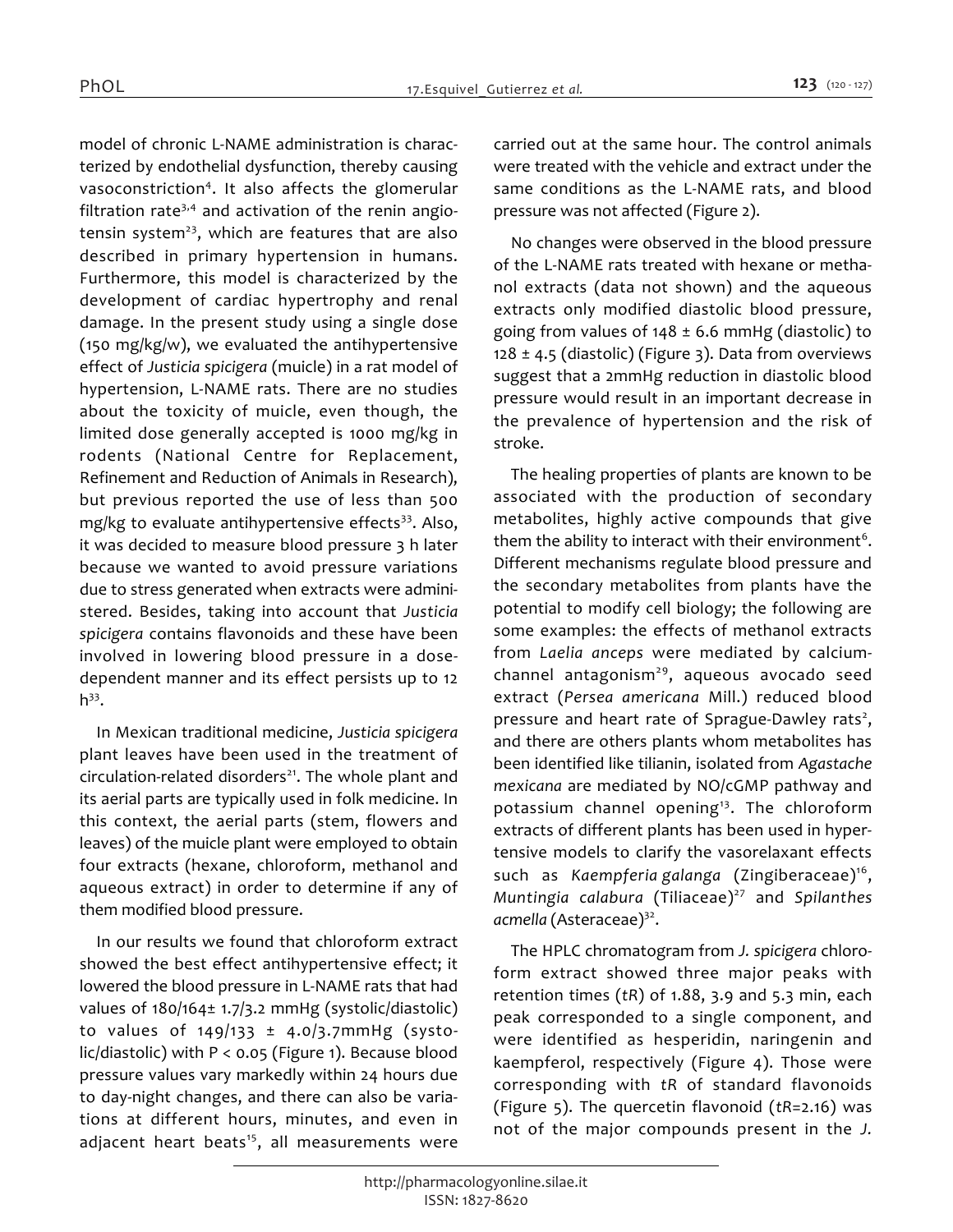*spicigera extract. The quantification using a standard curve showed a greater amount of hesperidin (1.8 mg/g dry weight plant), followed by naringenin (0.06 mg/g dry weight plant) and of kaempferol (0.003 mg/g dry weight plant).*

*Flavonoids had been reported to possess hypotensive and vasodilator action Ca2+ antagonism11,22 . As well, flavonoids appear to be a potential candidate as antihypertensive compounds, since these compounds are known to exert NO-dependent vasorelaxation<sup>8</sup> . A number of flavonoids have been reported to dilate vascular smooth muscle and then reduce blood pressure in various animal models of hypertension5,9. The oral administration of hesperidin<sup>10</sup> and quercetin<sup>8</sup> has been shown to exert potent antihypertensive effects.*

*Our observations of a hypotensive effect of J. spicigera provide evidences for potential therapeutic applications of this plant extract, and that the antihypertensive effect could be due to flavonoids.*

## *Conclusions*

*This is the first time the effect of Justicia spicigera on blood pressure, a characteristic of hypertension, has been demonstrated in vivo. The chloroform extract had a potential antihypertensive effect due to the presence of three flavonoids, metabolites with antihypertensive properties, justifying the traditional use of this plant in hypertension treatment. Further studies are needed to determine the pharmacological profile. However, it should be stressed that the results cannot be extrapolated to humans or replace the current hypertension drug therapy.*

#### *Acknowledgments*

*This study was financed by grants from the CIC-UMSNH-RSG2012, CIC-UMSNH 2012 (2.16) to ASM and CONACYT to ASM (169093). The authors wish to express their gratitude to the CONACYT for scholarship grant 17228 (EREG). We thank to Yolanda Rodríguez-Aza for her assistance with the* 

#### *HPLC quantification.*

#### *References*

- *1. Alonso-Castro AJ, Ortiz-Sánchez E, Domínguez F, et al. Antitumor and immunomodulatory effects of Justicia spicigera Schltdl (Acanthaceae). J Ethnopharm 2012; 141:888- 894*
- *2. Anaka ON, Ozula RI, Okpo SO. Effect of the aqueous seed extract of Persea americana Mill. (Lauraceae) on the blood pressure of sprague-dawley rats. Afr J Pharm Pharmacol 2009; 3:485-490*
- *3. Baylis C, Harton P, Engels K. Endothelial derived relaxing factor controls renal hemodynamics in the rat kidney. J Am Soc Nephrol 1990; 1:875-881*
- *4. Baylis C, Mitruka B, Deng A. Chronic blockade of nitric oxide synthesis in the rat produces systemic hypertension and glomerular damage. J Clin Invest 1992; 1:278-281*
- *5. Bernatova I, Pechanova O, Babal P, et al. Wine polyphenols improve cardiovascular remodeling and vascular function in NO-deficient hypertension. Am J Physiol 2002; 282:H942- H948*
- *6. Croteau R, Kutcher TM, Lewis NG. Natural products (secondary metabolites). In: Biochemistry & Molecular Biology of Plants. Buchanan W, Gruisserm W, Jones R. (Eds.) 2002; pp 1250-1318*
- *7. Cunha RS, Cabral AM, Vasquez EC. Evidence that the autonomic nervous system plays a major role in the L-NAMEinduced hypertension in conscious rats. Am J Hypertens 1993; 6:806-809*
- *8. Duarte J, Pérez-Vizcaý́'b4no F, Jiménez J, et al. Flavonoids and cardiovascular diseases. In: Studies in Natural Products Chemistry, Atta-Ur-Rahman (Ed.), Elsevier, Amsterdam 2001; 25(part F):565-605*
- *9. Duarte J, Jimenez R, O'Valle F, et al. J Hypertens 2002; 20:1843-854*
- *10. Galati EM, Trovato A, Kirjavainen S, et al. Biological effects of hesperidin, a Citrus flavonoid. (Note III): antihypertensive and diuretic activity in rat. Farmaco 1996; 51:219-221*
- *11. Ghayur MN, Khan NH, Gilani AH. Antispasmodic bronchodilator and vasodilator activities of (+)-cathechin, a naturally ocurring flavonoids. Arch Pharm Res 2007; 30:970- 975*
- *12. Ghosal S, Banerjee S, Srivastava RS. Simplexolin a new lignan from Justicia simplex. Phytochem 1979; 18:503-505*
- *13. Hernández-Abreu O, Castillo-España P, León Rivera I, et al. Antihypertensive and vasorelaxant effects of tilianin isolated from Agastache mexicana are mediated by NO/cGPM pathway and potassium cannel opening. Biochem Pharmacol 2009; 78:54-61*
- *14. Kearney PM, Whelton M, Reynolds K, et al. Global burden of hypertension: analysis of world wide data. Lancet 2005; 365:217-223*
- *15. Mancia G. Short- and long-term blood pressure variability. Present and future. Hypertension 2012; 60:512-517*
- *16. Mustafa MR, Mustafa AM, Hashim S. Vasorelaxant effects of the chloroform extract of Kaempferia galanga on smooth muscles of the rat aorta. Asia Paciÿ?c J Pharm 1996; 11:97-101*
- *17. Okigawa M, Maeda T, Kawano N. Isolation and structure of three new lignans from Justicia procumbens var. leucantha. Tetrahedron 1970; 26:4301-4305*
- *18. Okigawa M, Maeda T, Kawano N. Isolation of neojusticin from Justicia procumbens. var. leucantha. Chem Pharmaceut Bull 1970; 18:862-863*
- *19. Oliveira RM, Antunes E, De Nucci G, et al. Chronic inhibition*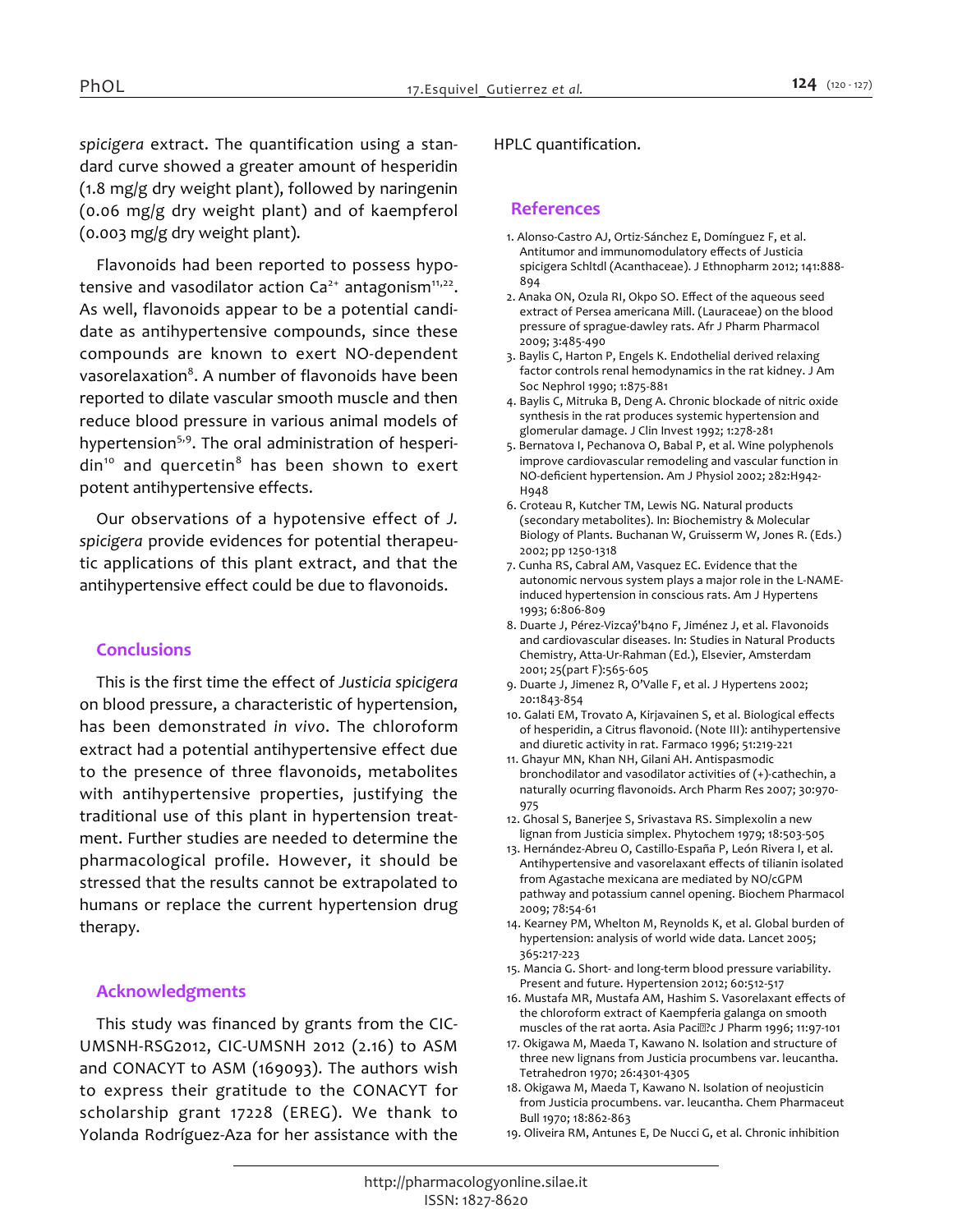*of nitric oxide synthesis: A new model of arterial hypertension. Hypertension 1992; 20:298-303*

- *20. Parra-Carrillo JZ, Verdejo-Paris J, Lemus-Carmona EA, Saucedo Sánchez N. Costo-efectividad del tratamiento farmacológico de la hipertensión arterial sistémica. Rev Mex Cardiol 2009; 20:141-148*
- *21. Pérez-Ortega G, González-Trujano ME. Evaluación del efecto ansiolítico-sedante de Justicia spicigera Schltdl., planta medicinal del estado de Morelos. Rev Latinoamericana Quím 2012; 39:214*
- *22. Pietta P. Flavonoids in medicinal plants. In: Flavonoids in health and disease (Rive-Evans CV, Packer L, Eds), New York, Marcel Dekker, 1998; pp 61-110*
- *23. Piotrkowski B, Fraga CG, De Cavanagh EMV. Mitochondrial function and nitric oxide metabolism are modified by enalapril treatment in rat kidney. Am J Physiol 2007; 292:R1494-R1501*
- *24. Ponce-Macotela M, Rufino-González Y, De la Mora-De la Mora JI, et al. Mortality and morphological changes in Giardia duodenalis induced by exposure to ethanolic extracts of Justicia spicigera. Proc West Pharmacol Soc 2001; 44:151-152*
- *25. Rojas-Llanez P, Perea-Villamil A, Ortíz-López C. Determinación por HPLC de flavononas en jugos cítricos de variedades cultivadas en Santander. Sci Tech 2007; 33:293- 294*
- *26. Sepúlveda-Jiménez G, Reyna-Aquino C, Chaires-Martínez L, et al. Antioxidant activity and content of phenolic and flavonoids from Justicia spicigera. J Biol Sci 2009; 9:629-632*
- *27. Shih CD, Chen JJ, Lee HH. Activation of nitric oxide signaling pathway mediates hypotensive effect of Muntingia calabura L. (Tiliaceae) leaf extract. Am J Chinese Med 2006; 34:857- 872*
- *28. Talha J, Priyanke M, Akanksha A. Hypertension and herbal plants. Intl Res J Pharm 2011; 2:26-30*
- *29. Vergara-Galicia J, Ortiz-Andrade R, Rivera-Leyva J, et al. Vasorelaxant and antihypertensive effects of metabolic extract from roots of Laelia anceps are mediated by calciumchannel antagonism. Fitoterapia 2010; 81:350-357*
- *30. WHO (2012) Hypertension guidelines www.who.org 31. WHO (2012) The global importance of plant-derived drugs www.who.org*
- *32. Wongsawatkul O, Prachayasittikul S, Isarankura-Na-Ayudhya S, et al. Vasorelaxant and antioxidant activities of Spilanthes acmella Murr. Int J Mol Sci 2008; 9:2724-2744*
- *33. Yamamoto M, Suzuki A, Hase T. Short-term effects of glucosyl hesperidin and hesperetin on blood pressure and vascular endothelial function in spontaneously hypertensive rats. J Nutr Sci Vitaminol 2008; 54:95-98*
- *34. Zu YG, Fu YJ, Liu W, et al. Simultaneous determination of four flavonoids in pigeonpea (Cajanus cajan L. Millsp.) leaves using RP-LC-DAD. Chrom 2006; 63:499-505*

| Extract    | Dry matter $(g)$ | Extract $(g)$ | % Yield |
|------------|------------------|---------------|---------|
| Hexane     | 75               | 1.41          | 1.88    |
| Chloroform | 75               | 0.728         | 0.97    |
| Methanol   | 75               | 5.950         | 7.92    |
| Aqueous    | 75               | 12.254        | 16.33   |

*Table 1: Yield quantities under different treatments.*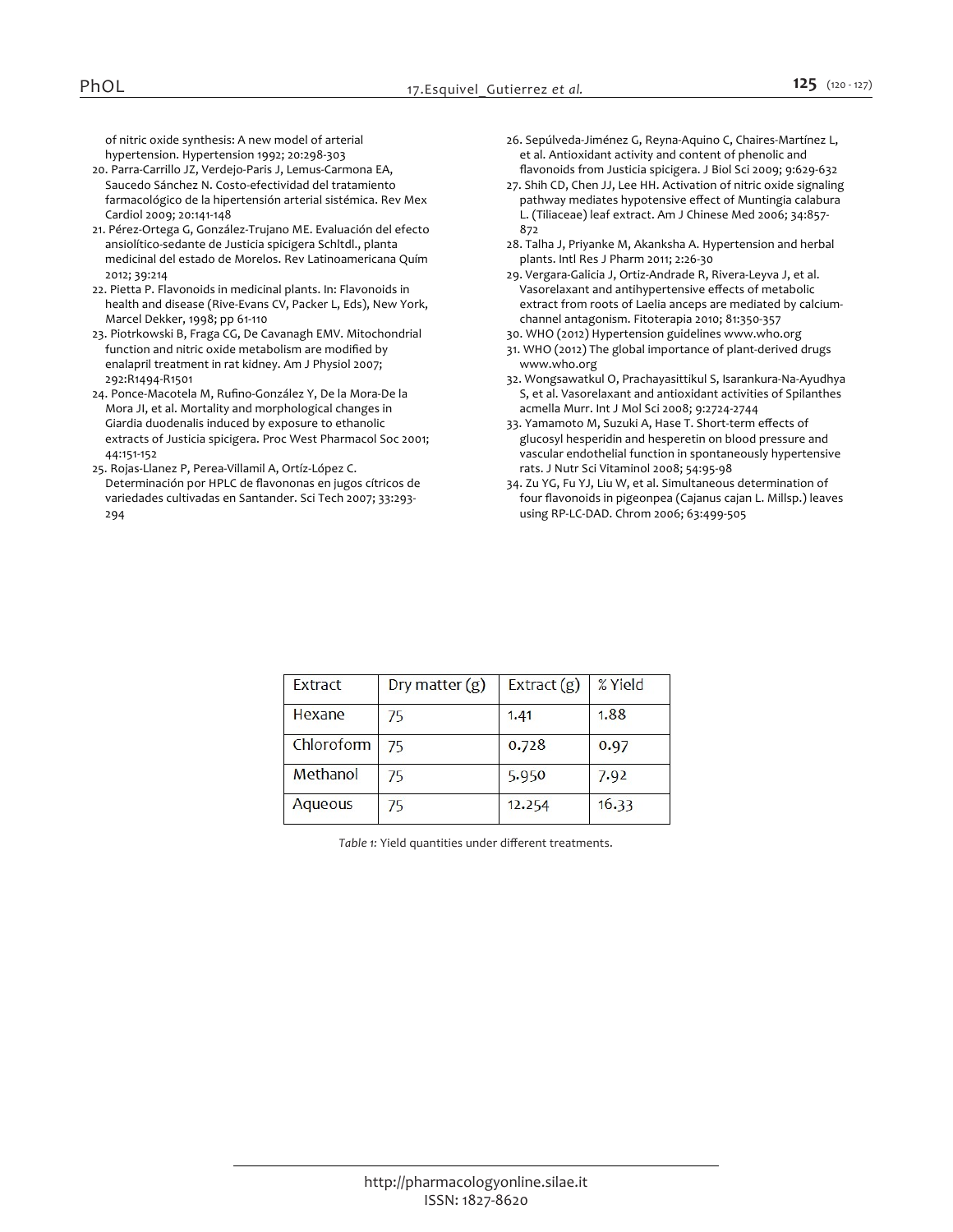

*Figure 1. Effects of chloroform extract (150 mg/kg/w) on blood pressure L-NAME-rats. Blood pressure was measured 3 h after administration orally*  through oropharyngeal probe. Vehicle (Vehic) employed was DMSO 0.5%. The results show the mean (n=5) and SE with P values @'3f@'3f0.0098 *(systolic, Sys,\*\*) and 0.0184 (diastolic, Dia,\*) compared with hypertensive animals. DMSO 0.5 % does not modify the blood pressure.*



*Figure 2. Effects of chloroform extract (150 mg/kg/w) on blood pressure control rats. Blood pressure was measured 3 h after administration orally through oropharyngeal probe. Vehicle (Vehic) employed was DMSO 0.5%. The results show the mean (n=5) and SE. Diastolic (Dia); Systolic (Sys). There were no significant differences between control rats and treated with vehicle or extract*



*Figure 3. Effect of aqueous extract (150 mg/kg/w) on blood pressure L-NAME-rats. Blood pressure was measured 3 h after administration through orally oropharyngeal probe. Vehicle employed was water. The results show the mean (n=5) and SE with P values 0.0145 (\*) (diastolic, Dia) blood pressure compared with diastolic blood pressure in hypertensive animals. There were no significant differences between systolic blood pressure L-NAME-rats and systolic (Sys) blood pressure treated with extract. Water does not modify the blood pressure.*